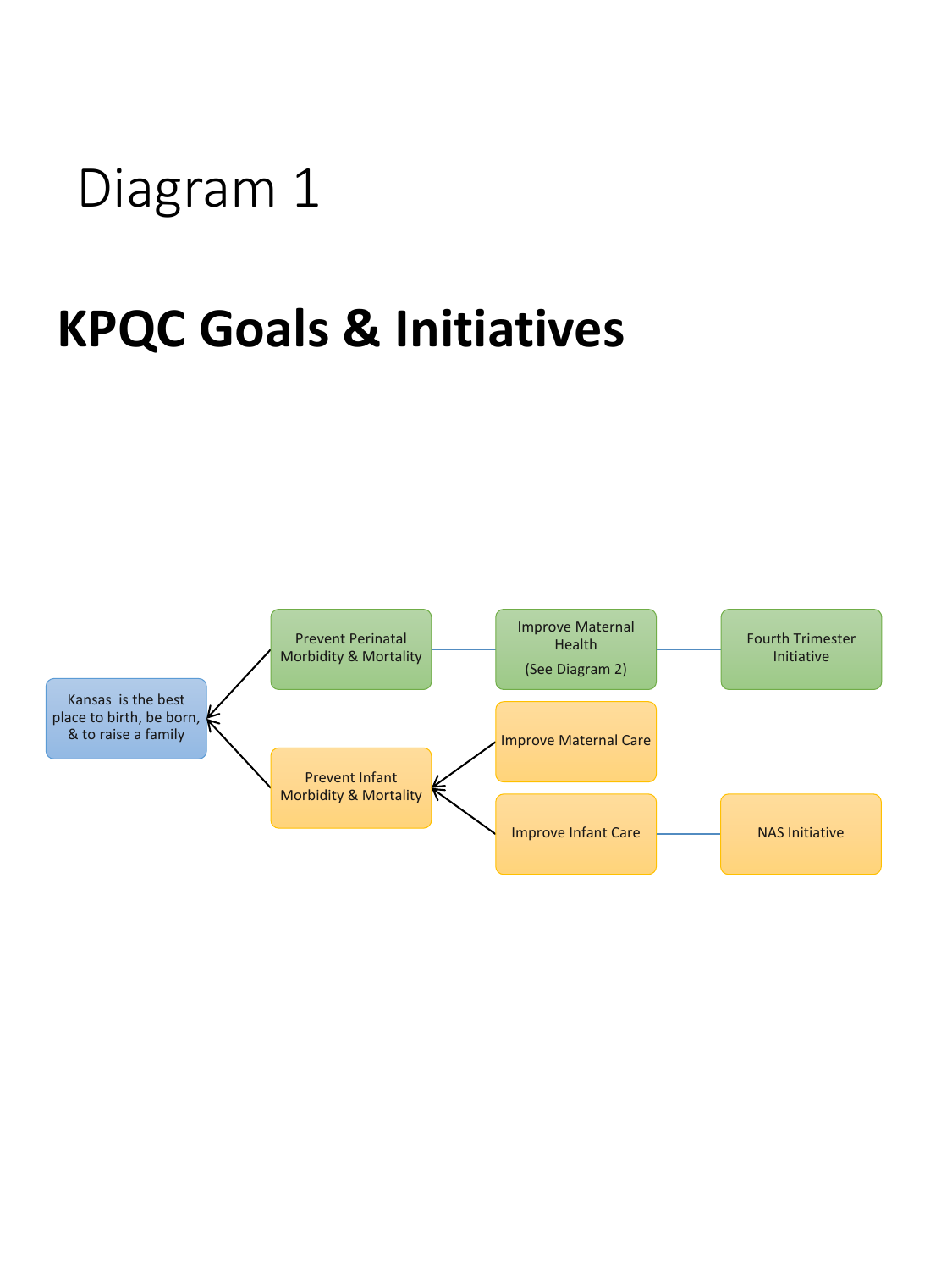# Diagram 2

## **KPQC Maternal Health Driver Diagram**

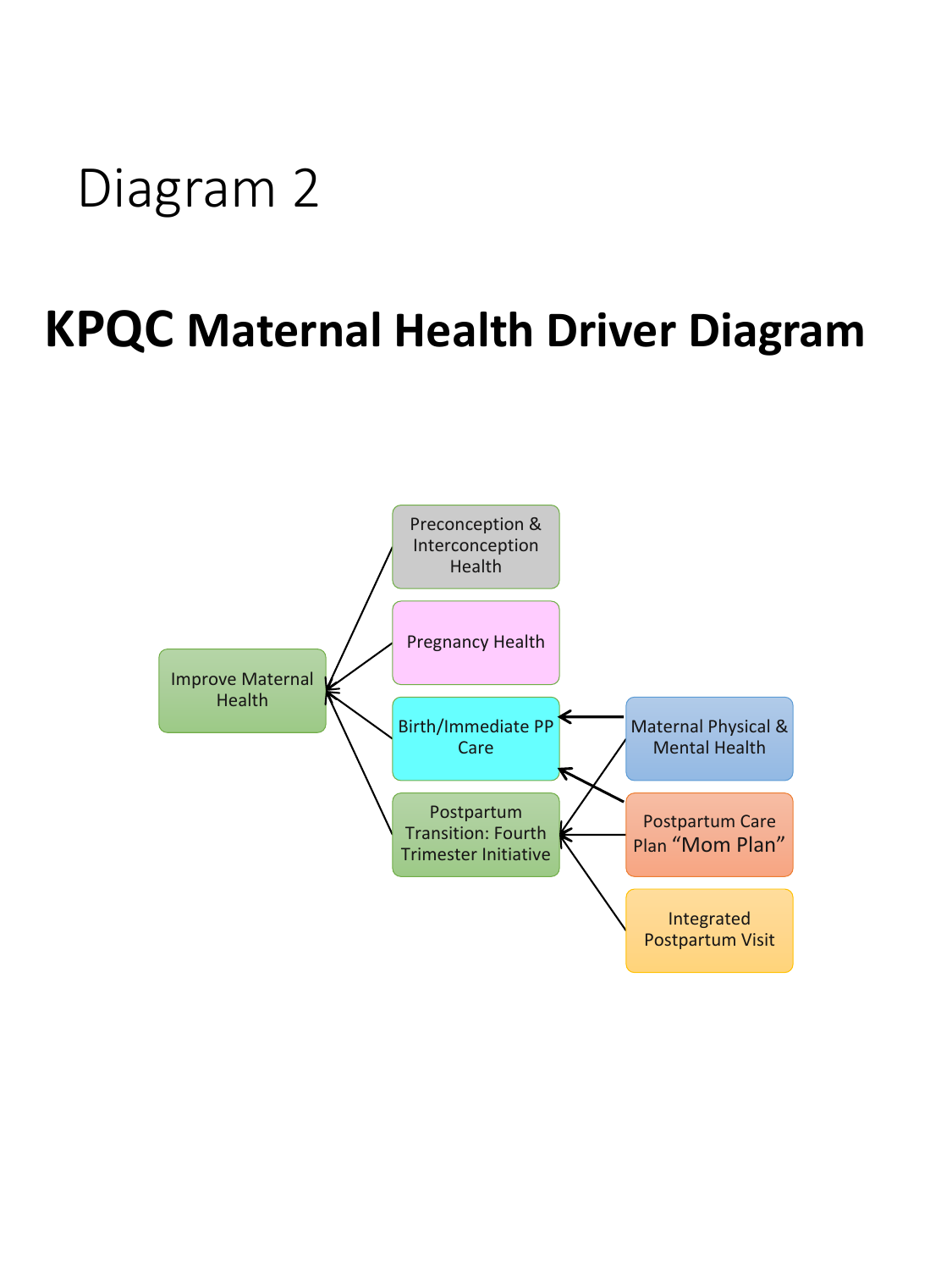### **Primary Drivers Secondary Drivers**